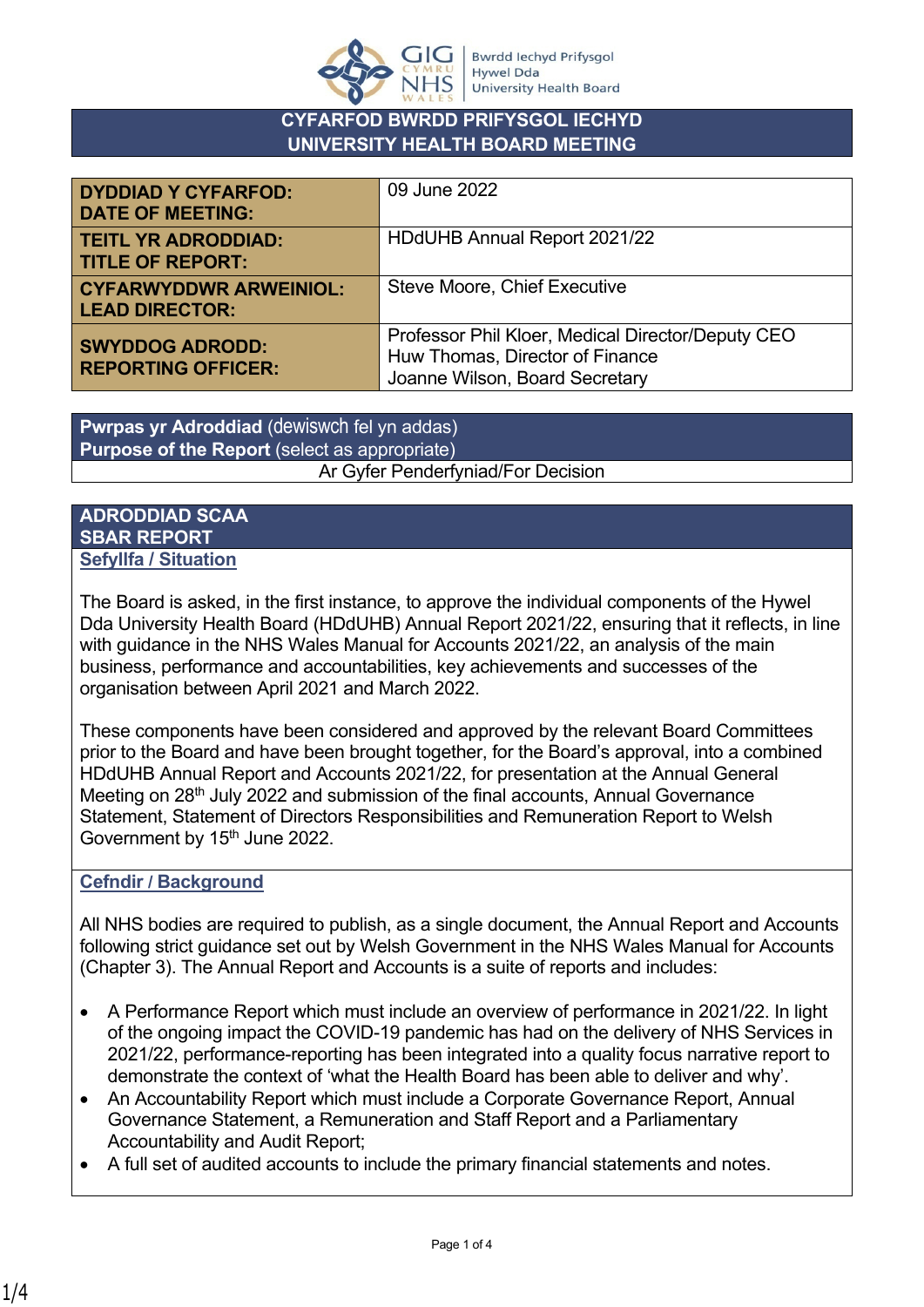The above suite of documents are ratified independently through the University Health Board and its Committees. The final publication comprises the entire suite of documents and must be made available for distribution at the UHB's Annual General Meeting, to be held on 28<sup>th</sup> July 2022.

For 2021/22, there was no requirement to prepare a separate Annual Quality Statement, or to prepare a separate Annual Putting Things Right report. Information on dealing with concerns, which complies with the requirements in the NHS (Concerns, Complaints and Redress Arrangements) (Wales) Regulations 2011, has been contained in the Performance Report.

## **Asesiad / Assessment**

The end of year reporting timelines for NHS Wales bodies are as follows:

- Draft accounts to be submitted by  $29<sup>th</sup>$  April 2022 completed on time.
- Draft Performance Report Overview, Accountability Report (including the Annual Governance Statement), and Draft Remuneration Report to be submitted by  $6<sup>th</sup>$  May 2022 – completed on time.
- Final Annual Report (Performance Report Overview, Accountability Report, and Remuneration Report) and Annual Accounts to be submitted by Audit Wales to Welsh Government by Friday 15<sup>th</sup> June 2022, as a single unified PDF document – to be approved by ARAC and Board on 9th June 2022.
- A public meeting must be held no later than 31<sup>st</sup> July 2022, at which the Annual Report and audited accounts are presented  $-$  AGM to be held on 28<sup>th</sup> July 2022.

Prior to Board, each of the components of the Annual Report were reviewed and agreed by Board Committees, as follows:

- Performance Report the Draft Performance Report was forwarded to the Chairs of SDODC and QSEC on 27<sup>th</sup> April 2022 and ARAC on 5<sup>th</sup> May 2022 for review, prior to submission to auditors and Welsh Government. The Chair and Chief Executive also received the draft Performance Report for review on 27<sup>th</sup> April 2022. All feedback received has been addressed ahead of submission to ARAC and Board for approval on 9<sup>th</sup> June 2022.
- Audited Annual Accounts and Accountability Report for 2021/22 the Chair and Chief Executive received the final draft of the Accountability Report for review on 27<sup>th</sup> April 2022. The Draft Annual Accounts and Accountability Report were reviewed at ARAC on 5<sup>th</sup> May 2022, prior to submission to auditors and Welsh Government. Feedback received has been addressed and the final documentation presented for approval at ARAC and Board on 9<sup>th</sup> June 2022.

The Annual Report (including the Performance Report, Accountability Report and Financial Statements (Accounts)) are required to be completed and submitted to Welsh Government by 15<sup>th</sup> June 2022, and presented at the planned Annual General Meeting on 28<sup>th</sup> July 2022.

# **Argymhelliad / Recommendation**

The Board is asked to approve the following – which together comprise the HDdUHB Annual Report 2021/22 – for presentation at the Annual General Meeting on 28<sup>th</sup> July 2022 and submission to Welsh Government by 15<sup>th</sup> June 2022, via Audit Wales, recognising that these have been reviewed and agreed by the relevant Board Committees:

- Performance Report for 2021/22;
- Accountability Report for 2021/22;
- Annual Accounts for 2021/22 (following the presentation of the Audit Wales ISA 260 and Letter of Representation to the Board (agenda item 2.4)).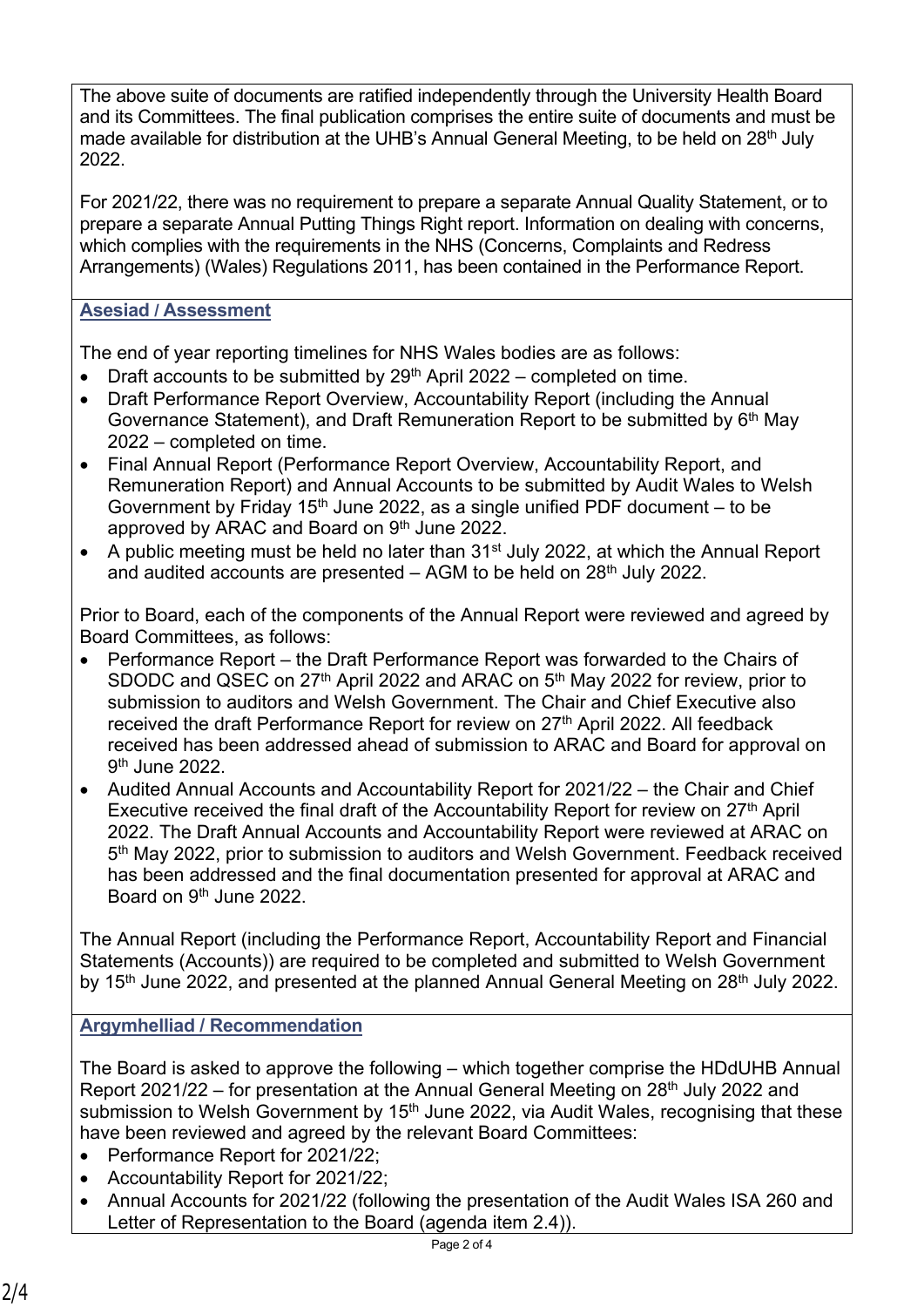| Amcanion: (rhaid cwblhau)<br><b>Objectives: (must be completed)</b>                                                                                      |                                           |
|----------------------------------------------------------------------------------------------------------------------------------------------------------|-------------------------------------------|
| Cyfeirnod Cofrestr Risg Datix a Sgôr<br>Cyfredol:<br>Datix Risk Register Reference and<br>Score:                                                         | Not applicable.                           |
| Safon(au) Gofal ac lechyd:<br>Health and Care Standard(s):                                                                                               | Governance, Leadership and Accountability |
| <b>Amcanion Strategol y BIP:</b><br><b>UHB Strategic Objectives:</b>                                                                                     | All Strategic Objectives are applicable   |
| <b>Amcanion Cynllunio</b><br><b>Planning Objectives</b>                                                                                                  | All Planning Objectives Apply             |
| <b>Amcanion Llesiant BIP:</b><br><b>UHB Well-being Objectives:</b><br><b>Hyperlink to HDdUHB Well-being</b><br><b>Objectives Annual Report 2018-2019</b> | 10. Not Applicable                        |

| <b>Gwybodaeth Ychwanegol:</b><br><b>Further Information:</b>                                                                                                   |                                                                                                                                                                        |
|----------------------------------------------------------------------------------------------------------------------------------------------------------------|------------------------------------------------------------------------------------------------------------------------------------------------------------------------|
| Ar sail tystiolaeth:<br>Evidence Base:                                                                                                                         | NHS Wales 2021/22 Manual for Accounts                                                                                                                                  |
| <b>Rhestr Termau:</b><br><b>Glossary of Terms:</b>                                                                                                             | ARAC - Audit & Risk Assurance Committee<br>SDODC – Strategic Development and Operational<br><b>Delivery Committee</b><br>QSEC - Quality, Safety & Experience Committee |
| Partïon / Pwyllgorau â ymgynhorwyd<br>ymlaen llaw y Cyfarfod Bwrdd Iechyd<br>Prifysgol:<br>Parties / Committees consulted prior<br>to University Health Board: | These have been included in the report                                                                                                                                 |

| <b>Effaith: (rhaid cwblhau)</b><br>Impact: (must be completed) |                                                              |
|----------------------------------------------------------------|--------------------------------------------------------------|
| <b>Ariannol / Gwerth am Arian:</b>                             | Not applicable. Due to a reduced workload for our            |
| <b>Financial / Service:</b>                                    | Translation Team in light of coronavirus, it is expected the |
|                                                                | Annual Report will be translated in-house this year.         |
| <b>Ansawdd / Gofal Claf:</b>                                   | Not applicable.                                              |
| <b>Quality / Patient Care:</b>                                 |                                                              |
| Gweithlu:                                                      | Not applicable.                                              |
| <b>Workforce:</b>                                              |                                                              |